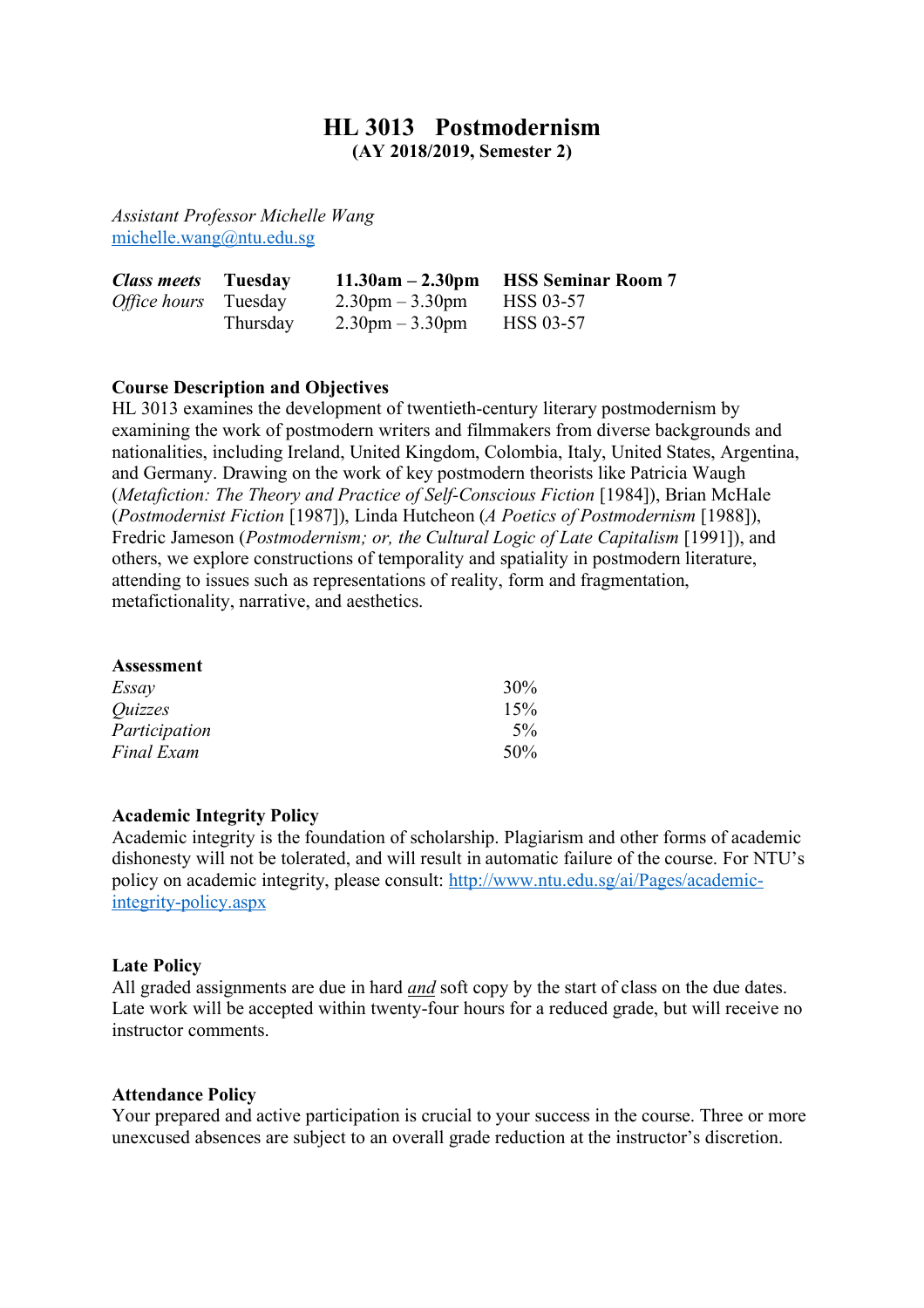#### **Technology Policy**

I welcome students to actively use technology to facilitate learning in the classroom, so long as it is being used on task. All quizzes and exams are closed-book, unless otherwise stated; please ensure all electronic devices including cellphones, tablets, computers, etc. are put away into your bags at that point.

*Note: This preliminary syllabus is subject to change at the instructor's discretion.*

**\***

## **Texts**

Amis, Martin. *Time's Arrow*. Vintage International, 1991. Calvino, Italo. *Invisible Cities*. 1972/1974. Vintage, 1997. García Márquez, Gabriel. *One Hundred Years of Solitude*. 1967/1970. Trans. Gregory Rabassa. Penguin, 1972. Kushner, Tony. *Angels in America*. 1991. Nick Hern Books, 2017. O'Brien, Flann. *The Third Policeman*. Dalkey Archive Press, 1967.

## **Films**

*Fight Club* (1999). Dir. David Fincher. *Inception* (2010). Dir. Christopher Nolan. *Lola Rennt*, also known as *Run Lola Run* (1998). Dir. Tom Tykwer.

## **Schedule**

| Week $01 - 15$ Jan | Introduction to Postmodernism                                                                                      |
|--------------------|--------------------------------------------------------------------------------------------------------------------|
| Week $02 - 22$ Jan | Circularity and the Assault on Knowledge<br>• Flann O'Brien, <i>The Third Policeman</i> (up to chapter VII, p.114) |
| Week $03 - 29$ Jan | From the Epistemological to the Ontological<br>• Flann O'Brien, The Third Policeman                                |
| Week $04 - 05$ Feb | — Public holiday: Lunar New Year—                                                                                  |

**\***